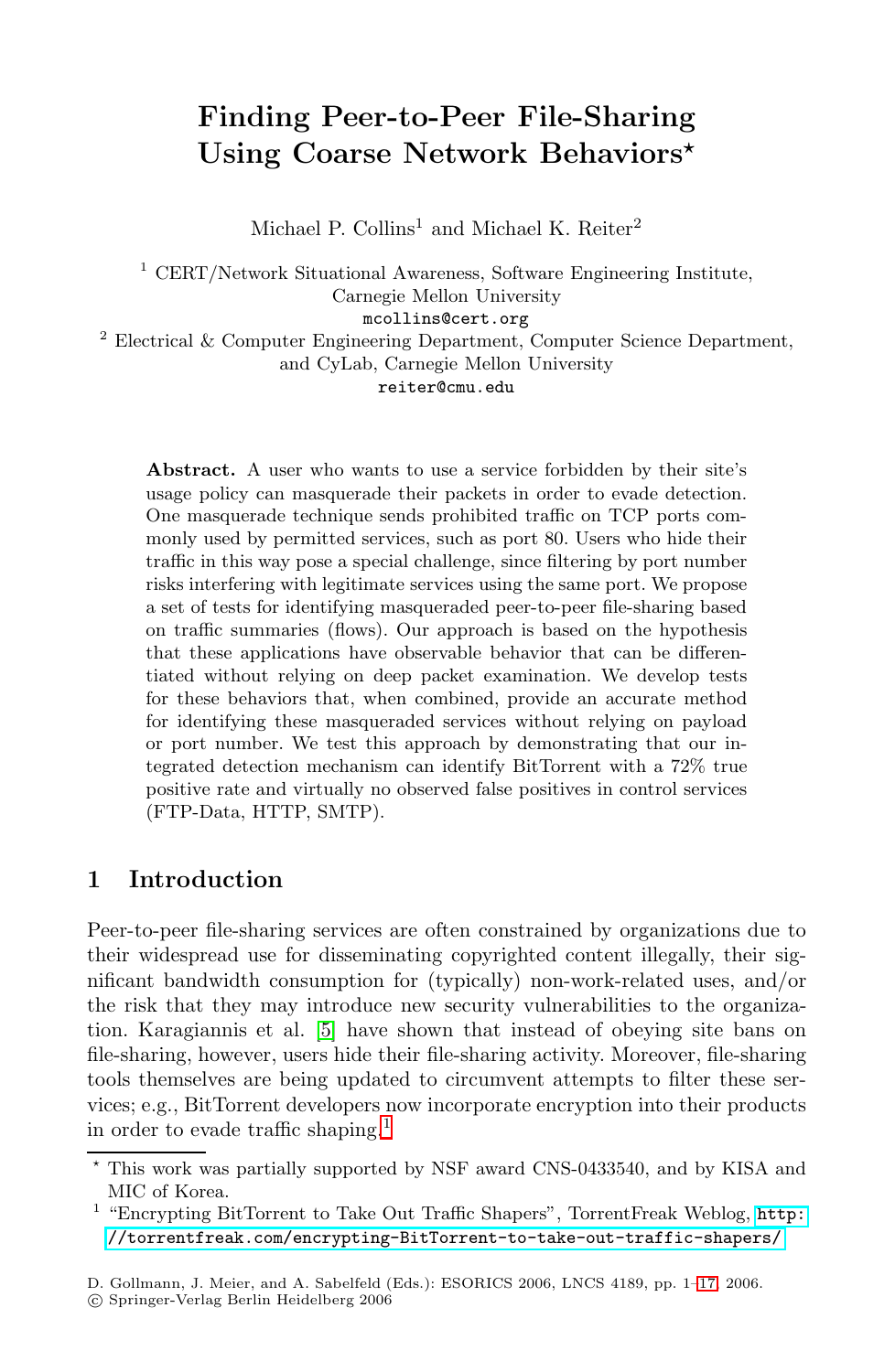While encryption makes filtering based on traffic content difficult, filtering packets by port number (as would typically be implemented in router ACLs, for example) remains an obstacle to peer-to-peer file-sharing. As such, common hiding methods also involve changing the port number used by the service to something that is not filtered. In networks that implement a "deny-than-allow" policy, the service traffic may be sent on a common service port, in particular 80/TCP (HTTP).

In such cases, ports do not reliably convey the services using them, while deep packet examination is viable only as long as packet payload is unencrypted. Analysts therefore need alternative methods to characterize and filter traffic. In this paper, we propose an alternative service detection and identification method that characterizes services behaviorally. We hypothesize that TCP services have quantifiable behaviors that can be used to identify them without relying on payload or port numbers. For example, we expect that the majority of HTTP sessions begin with a small initial request followed by a larger response, and then terminate. If a presumed HTTP client and HTTP server were communicating using symmetric short bursts of traffic in a single long-lived session, then we would have reason to consider an alternative hypothesis, such as a chat service.

Within this paper, we focus on a specific problem that motivated this line of research: demonstrating that a user who claims to be using a common service on its standard port (such as HTTP) is using another service, specifically BitTorrent. To do so, we implement tests that characterize traffic and show how they can be used together to effectively differentiate BitTorrent traffic from common services. The goal of our research is a collection of tests which can be used by analysts or automated systems to classify traffic. Given the increasing sophistication of evasion strategies, we seek to find behaviors that can be effective with as few assumptions as possible. For example, these tests do not use deep packet examination, and are therefore applicable to encrypted and unencrypted traffic.

We calibrate and validate our approach using logs of traffic crossing a large network. From these logs, we select traffic records describing BitTorrent and major services, specifically HTTP, FTP data channel and SMTP. The log data consists of NetFlow, a traffic summarization standard developed by CISCO systems[2](#page-1-0). Flow data is a compact representation of an approximate TCP session, but does not contain payload. In addition, we do not trust port numbers, making our tests port- and payload-agnostic. Despite this, we show that by classifying flows based on several behaviors we can effectively differentiate sourcedestination pairs engaged in BitTorrent communication from those involved in HTTP, FTP or SMTP exchanges. Specifically, our integrated test identifies Bit-Torrent with a 72% true positive rate and virtually no observed false positives in control services (FTP-Data, HTTP, SMTP).

The rest of this paper is structured as follows. Section [2](#page-2-0) describes previous work done in service detection. Section [3](#page-2-1) describes the behaviors with which we characterize flows, and that we use to distinguish certain file-sharing traffic from

<span id="page-1-0"></span><sup>2</sup> CISCO Corporation, Netflow Services and Applications, [http://www.cisco.com/](http://www.cisco.com/warp/public/cc/pd/iosw/ioft/neflct/tech/nappswp.htm) [warp/public/cc/pd/iosw/ioft/neflct/tech/nappswp.htm](http://www.cisco.com/warp/public/cc/pd/iosw/ioft/neflct/tech/nappswp.htm)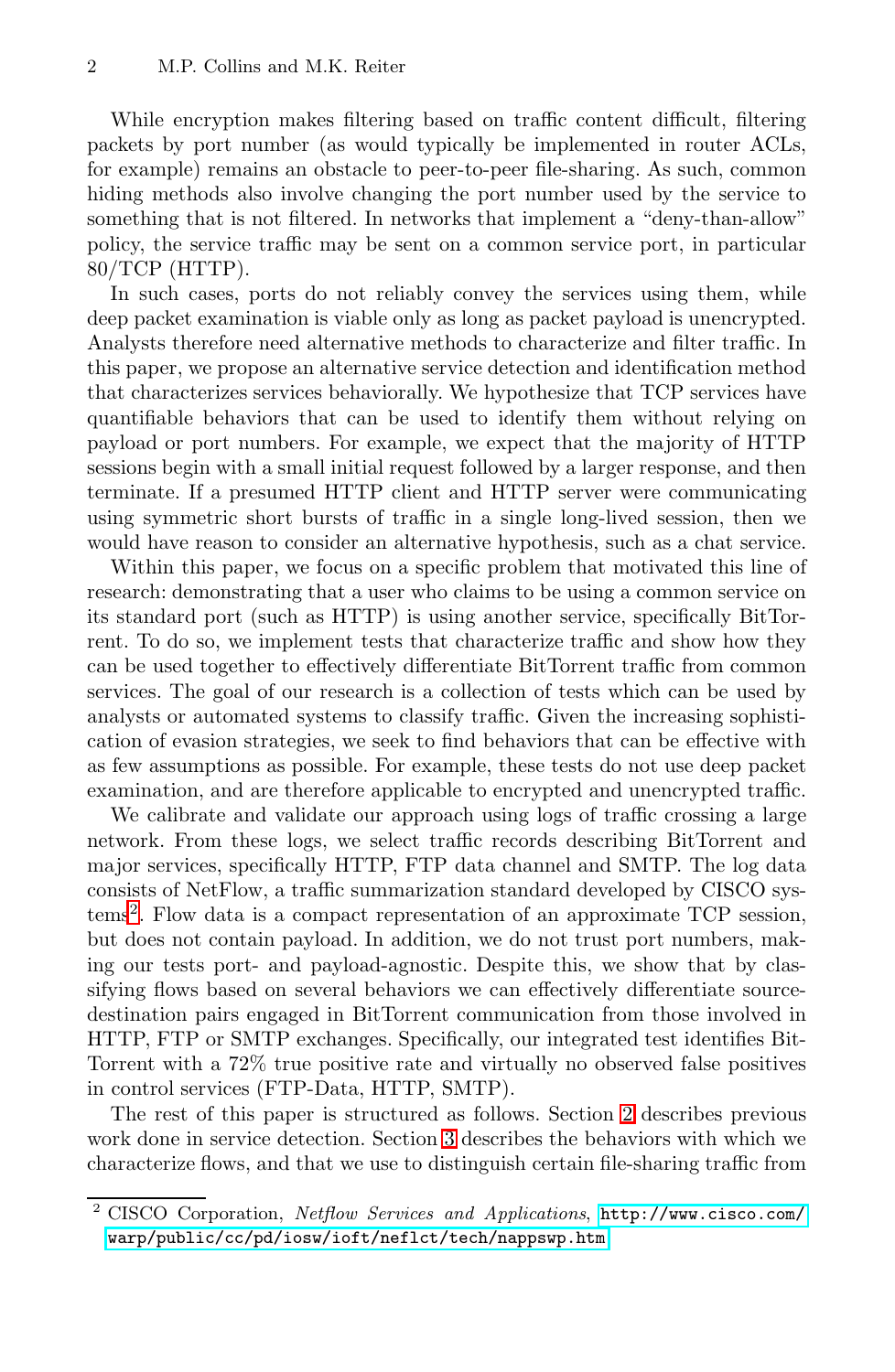other types of traffic. Section [4](#page-8-0) describes our experiments using these classifications both individually and in aggregate, to identify BitTorrent activity. We conclude in Section [5.](#page-14-1)

# <span id="page-2-0"></span>**2 Previous Work**

Prior work in identifying file-sharing traffic varies primarily in the information used to do so. Several file-sharing detection tools have analyzed packet payload (e.g., [\[9,](#page-15-1)[20\]](#page-16-0)), a method which will not survive encryption of packet contents or might simply be infeasible due to performance or other limitations. Other approaches utilize aggregate packet attributes, such as interstitial arrival times or the presence of specific packet sequences (e.g.,  $[22,82,24,3,10,11,12]$  $[22,82,24,3,10,11,12]$  $[22,82,24,3,10,11,12]$  $[22,82,24,3,10,11,12]$  $[22,82,24,3,10,11,12]$  $[22,82,24,3,10,11,12]$  $[22,82,24,3,10,11,12]$  $[22,82,24,3,10,11,12]$  $[22,82,24,3,10,11,12]$ ). However, in sufficiently large and busy networks, even this degree of packet analysis can be problematic.

As a result, flows are increasingly used for various types of security analysis (e.g., [\[18,](#page-15-7)[13\]](#page-15-8)). Flows were originally specified by Partridge [\[15\]](#page-15-9) for traffic summarization, and have since been adopted by CISCO for traffic reporting. NetFlow, the CISCO standard, uses timeouts to approximate TCP sessions, an approach originally developed by Claffy et al. [\[1\]](#page-14-3). Since flow records do not contain payload information, they are generally used for large-scale and statistical analysis. Notably, Soule et al. [\[21\]](#page-16-3) developed a classification method to cluster flows, though they stopped short of mapping them to existing applications (or types of applications).

Since their development, peer-to-peer file-sharing systems have become targets of filtering and detection efforts. Karagiannis et al. [\[5\]](#page-15-0) showed that peer-topeer users increasingly evade detection by moving their traffic to alternate port numbers. Studies conducted on BitTorrent and other peer-to-peer file-sharing applications have examined the behavior of individual nodes (e.g., [\[4](#page-15-10)[,23,](#page-16-4)[7\]](#page-15-11)) and application networks (e.g.,  $[19,17]$  $[19,17]$ ), but have not compared the behaviors observed to the behavior of more traditional services. Ohzahata et al. [\[14\]](#page-15-14) developed a method for detecting hosts participating in the Winny file-sharing application by inserting monitoring hosts within the file-sharing network itself. Karagiannis et al. [\[6\]](#page-15-15) developed a general method for identifying applications called Blinc, which uses various heuristics and interconnection patterns exhibited by groups of nodes to identify services. In contrast, we focus on the flow characteristics between a pair of nodes in isolation to identify the service in which they are participating, and as such our approach is complementary. Nevertheless, we believe there is potential in combining our point-to-point analyses with Blinc's on interconnection patterns, and hope to investigate this in future work.

## <span id="page-2-1"></span>**3 Application Classification**

In this section, we describe the behaviors used to differentiate BitTorrent traffic from other services. In Section [3.1](#page-3-0) we describe a classification tree that we will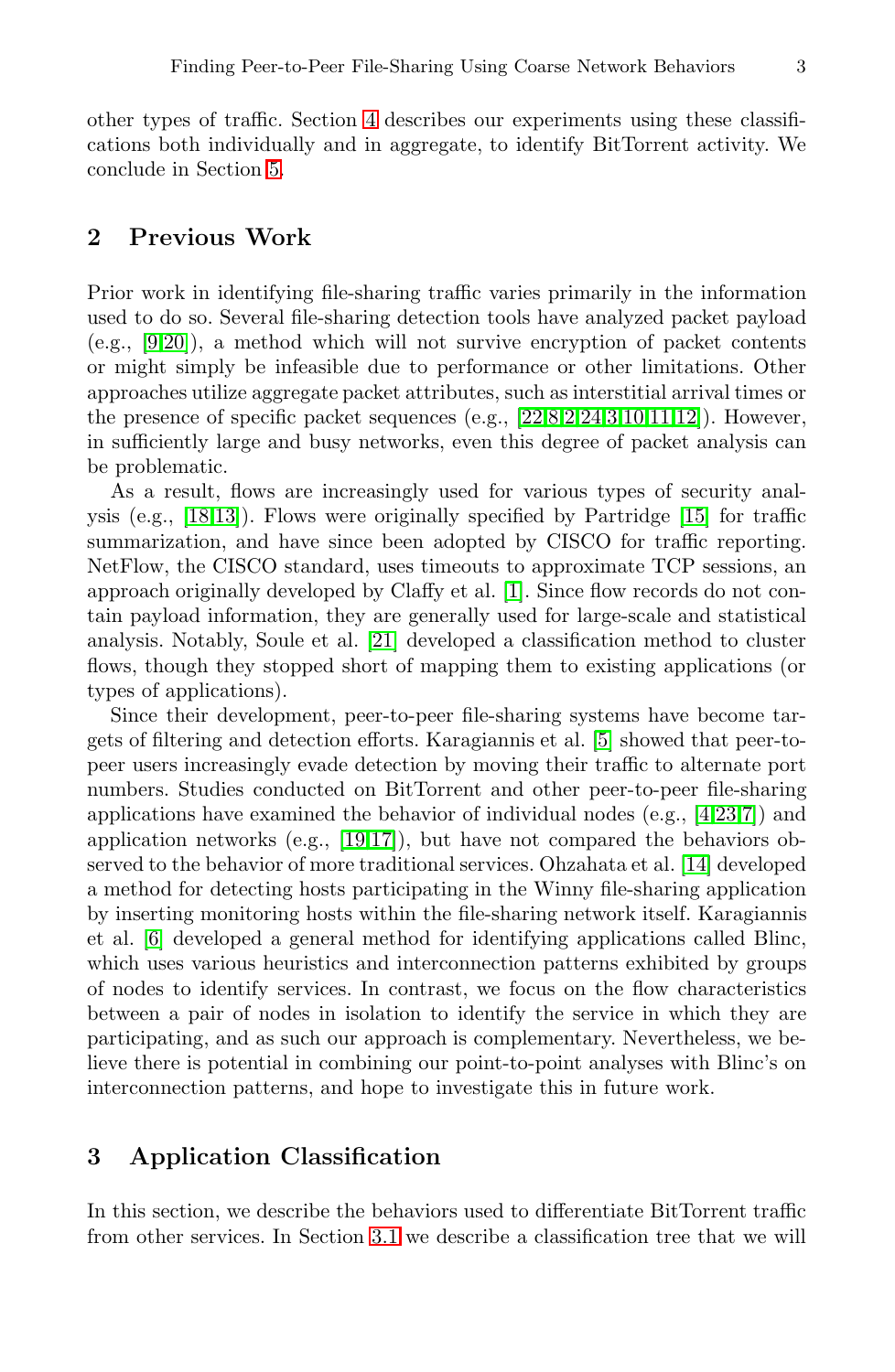use to classify flows into different types, and in Section [3.2](#page-4-0) we describe the intuition and formulation of our tests.

#### <span id="page-3-0"></span>**3.1 Simple Taxonomy**

Our analyses use flow records; a *flow* is a sequence of packets with the same addressing information (source and destination addresses, source and destination ports, and protocol) which occur within a short time of each other [\[1\]](#page-14-3). A flow record is a summary consisting of addressing, size and timing information about the flow, but no payload. We will refer to fields of a flow record  $f$  with "dot" notation (e.g.,  $f$ .duration or  $f$ .bytes).

We restrict our data to TCP flows. Flow collection systems such as CISCO NetFlow record TCP flags by ORing the flags of every packet. As a result, flag distributions cannot be derived from multi-packet flow records, and certain behaviors—notably whether an endpoint is the initiator or responder of the TCP connection of which the flow represents one direction—are not discernible.

We divide flows into three categories: **Short Flows**, comprising three packets or less; **Messages**, which are 4–10 packets but less than 2 kB in size; and **File Transfers**, which are any flows longer than a Message. Figure [1](#page-3-1) represents our taxonomy as a decision tree and the categories that this tree covers.



<span id="page-3-1"></span>Fig. 1. Flow Classification Tree: The rules used on this tree assign each flow to a class

A **Short Flow** consists of three or fewer packets; since a complete TCP session will require at least three packets, Short Flows indicate some error in communication or anomaly in flow collection. Within Short Flows, we can acquire more information by examining the TCP flags of the flow; we use the flags to create three sub categories. A **Failed Connection** has a SYN flag and no ACKs. A **Keep-Alive** has ACK flags only. Since flow recording is timeout-based, Keep-Alives are recorded by the flow collector during long-lived sessions but currently do not have any substantial impact on analysis. A **Response** consists of any Short Flow whose flags imply a response from the TCP connection responder to the initiator: a SYN-ACK, a RST-ACK or a RST. We do not consider the other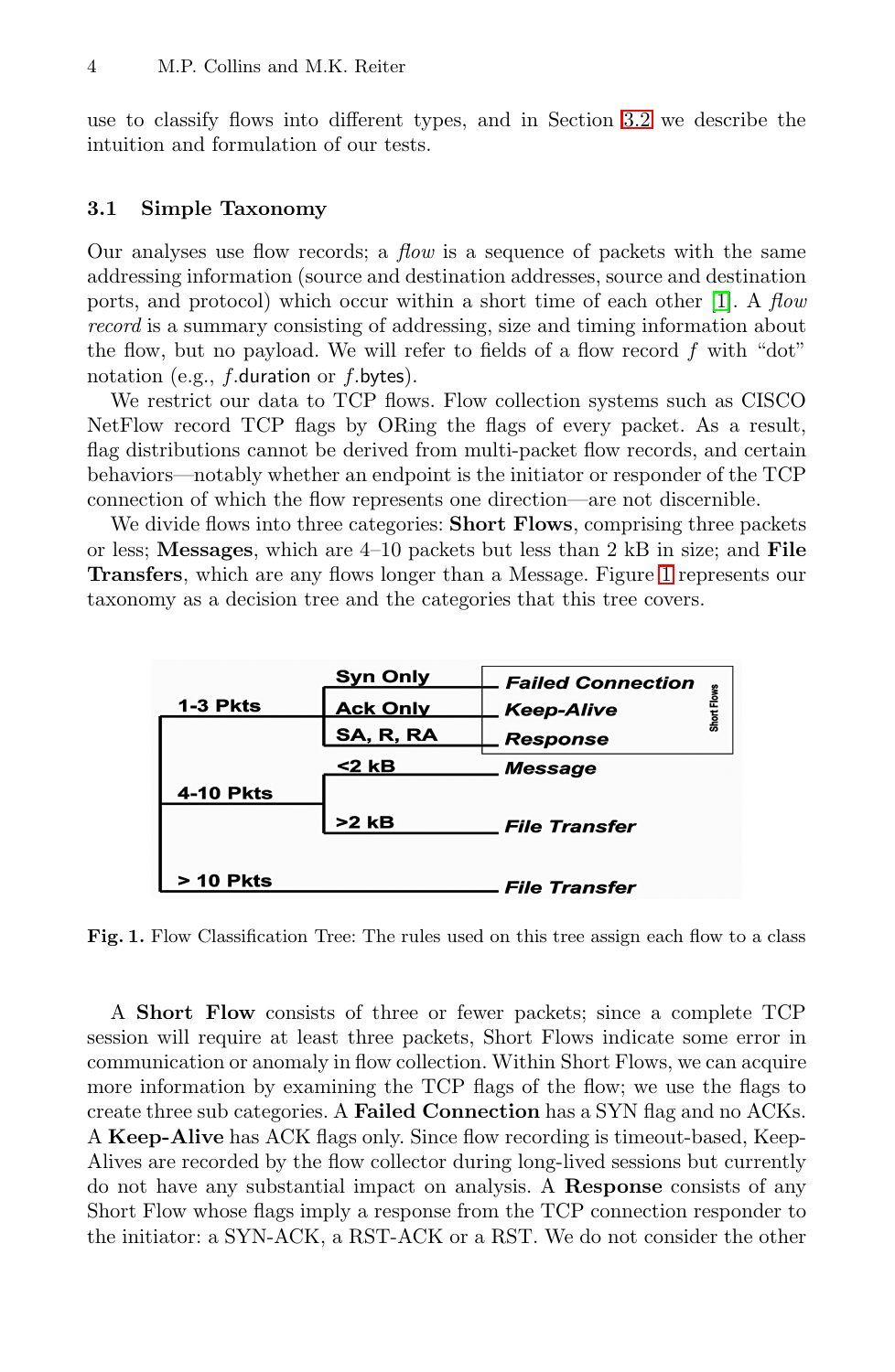TCP flags (e.g., PSH) significant in this analysis. As noted above, TCP flags are OR'ed in flow records, and as a result we only use flags in the Short Flow case, where the results are least ambiguous.

We define a **Message** as a flow consisting of 4–10 packets and with a total size less than 2 kB. We assume that Messages represent the structured exchange of service data between the source and destination. Example Messages include HTTP requests and the control messages sent by BitTorrent. We assume that Messages contain structured communication, as opposed to data intended for the application's users. Consequently, we expect that Messages will have fixed sizes and that certain Messages (with specific sizes) will appear more often than other ones.

We label any flow longer than 2 kB or 10 packets a **File Transfer**. We assume that a File Transfer is the exchange of non-service-specific information between two sites. We expect that certain services will tend to send shorter files than others. For example, we expect that HTTP servers will transfer less data than BitTorrent peers typically, since HTTP clients interact with users and therefore need a rapid response time.

Table [1](#page-4-1) is a log showing BitTorrent flows; in this log, we have labeled each flow with its corresponding category. Of particular interest is the presence of repeated Failed Connections (the 144-byte SYN-only packets) and the 276-byte Message packets. Both of these behaviors will be used to construct tests in Section [3.2.](#page-4-0)

|      | Source Destination Packets |              | <b>Bytes</b>            |                         | Flags   | Start Time                              | Class |
|------|----------------------------|--------------|-------------------------|-------------------------|---------|-----------------------------------------|-------|
| Port | Port                       |              |                         |                         | F S A R |                                         |       |
| 3584 | 6881                       |              | 1637 1270926            | $X$ $X$                 |         | 11/04/2005 21:09:33 File Transfer       |       |
| 3586 | 6881                       | 5            | $276 \times x \times x$ |                         |         | $11/04/2005$ 21:09:36 Message           |       |
| 3619 | 6881                       | 5            | $276 \times x \times x$ |                         |         | $11/04/2005$ 21:10:18 Message           |       |
| 3651 | 6881                       | $\mathbf{5}$ | $276 \times x \times x$ |                         |         | $11/04/2005$ 21:11:01 Message           |       |
| 3701 | 6881                       | 5            | $276 \times x \times x$ |                         |         | $11/04/2005$ 21:12:04 Message           |       |
| 1290 | 6881                       | 3            | 144                     | $\mathbf x$             |         | $11/04/2005$ 21:53:56 Failed Connection |       |
| 2856 | 6881                       | 5            | 636                     | $X$ $X$                 |         | $11/04/2005$ 22:33:11 Message           |       |
| 3916 | 6881                       | 5            | $276 \times x \times x$ |                         |         | $11/04/2005$ 23:03:44 Message           |       |
| 4178 | 6881                       | 5            | 636                     | $\mathbf{x} \mathbf{x}$ |         | $11/04/2005$ 23:12:01 Message           |       |
| 4884 | 6881                       | $\mathbf{3}$ | 144                     | $\mathbf x$             |         | $11/04/2005$ 23:32:05 Failed Connection |       |

<span id="page-4-1"></span>**Table 1.** Log of traffic and associated classification

#### <span id="page-4-0"></span>**3.2 Tests**

In this section, we describe four tests for characterizing the flows generated by various services. Each test is performed on a log of flow records bearing the same source and destination, and hence are unidirectional. We rely on unidirectional flows for three reasons. First, CISCO NetFlow is reported unidirectionally; i.e., each direction of a connection is reported in a different flow. Second, on a network with multiple access points, there is no guarantee that entry and exit traffic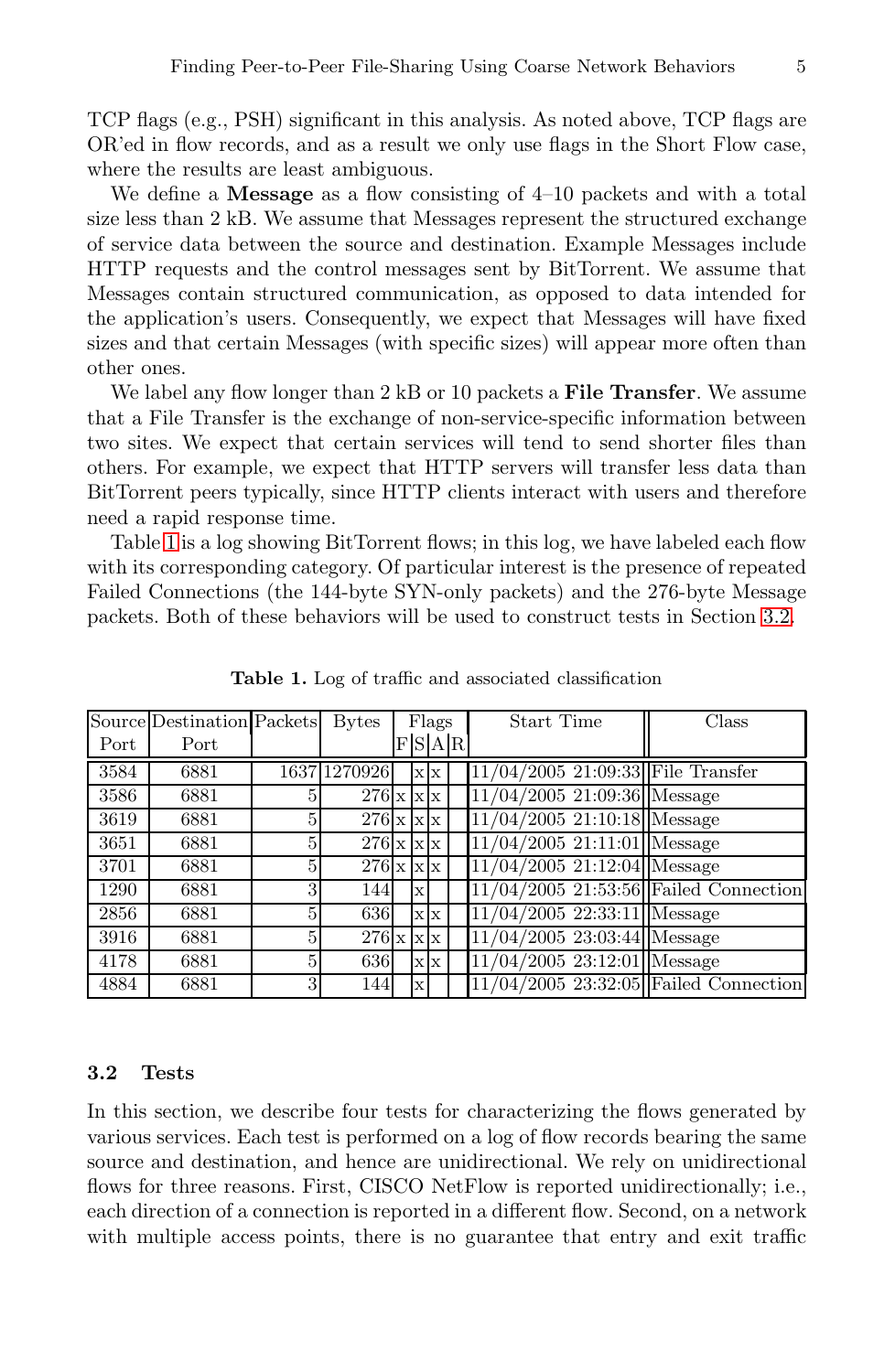passes through the same interface. As a result, determining the flows representing both directions of a connection on a large network can be prohibitively difficult. Finally, we wish to acquire results using as little information as possible.

Each test outlined in this section is characterized by function  $\theta(x, F)$ . This binary-valued function applies a particular threshold  $x$  to a measure calculated on a *flow log F*, where  $F$  consists of flows all bearing the same source and destination.

<span id="page-5-1"></span>**Failed Connections.** We expect that, except for scanners, clients (respectively, peers) open connections only to servers (respectively, other peers) of which they have been informed by another party. For example, BitTorrent peers connect to peers that they have been informed of by their trackers. We further expect that when a client (peer) attempts to connect to a server (peer) that is not present, we will see multiple connection attempts.

We thus expect that Failed Connections occur more frequently in traffic from services with transient server/peer populations. We expect that BitTorrent peers regularly disconnect and that other peers will try to communicate with them after this. In contrast, we expect that the providers of HTTP and SMTP servers will implement policies to ensure maximum uptime. Therefore, under normal circumstances, we expect that the rate of Failed Connections for BitTorrent will be higher than it would be for SMTP or HTTP, for example.

Table [2](#page-5-0) summarizes Failed Connections in an hour of observed data from four services: HTTP, FTP, SMTP and BitTorrent. From the observed flow records, we count the number of unique source-destination pairs and then count the number of pairs that have multiple Failed Connections. As the table shows, only SMTP and BitTorrent have a significant rate of Failed Connections, and BitTorrent has a somewhat higher rate of Failed Connections than SMTP does.

To evaluate connection failure as a detection method, we will use the following threshold test,  $\theta_c(x, F)$ :

$$
\theta_c(x, F) = \begin{cases} 0 & \text{if the percentage of Failed Connections in } F \text{ is less than } x \\ 1 & \text{otherwise} \end{cases}
$$

**Bandwidth.** In most client-server applications, a single server communicates with multiple clients; therefore, implementing faster transfers generally requires purchasing a higher-bandwidth connection for the server. BitTorrent increases

<span id="page-5-0"></span>

| Service           | Source-destination      | Pairs experiencing $n$ Failed Connections      |                          |           |                   |  |  |  |  |
|-------------------|-------------------------|------------------------------------------------|--------------------------|-----------|-------------------|--|--|--|--|
|                   | $n=1$<br>$n=0$<br>pairs |                                                | $n=2$                    | n > 2     |                   |  |  |  |  |
| <b>HTTP</b>       | 3089                    | $96\%)$<br>2956 (                              | 78 (3\%)                 | $22(1\%)$ | $33(1\%)$         |  |  |  |  |
| <b>FTP</b>        | 431                     | 431 (100\%)                                    | $0\%)$<br>0 <sup>1</sup> | $0(0\%)$  | $0\%)$            |  |  |  |  |
| <b>SMTP</b>       | 18829                   | $15352 (+82\%)1789 (10\%)619 (3\%)1069 (+6\%)$ |                          |           |                   |  |  |  |  |
| <b>BitTorrent</b> | 49                      | 76\%)                                          | 2%)                      |           | $0(0\%)$ 11 (22%) |  |  |  |  |

**Table 2.** Failed Connections per service for sample data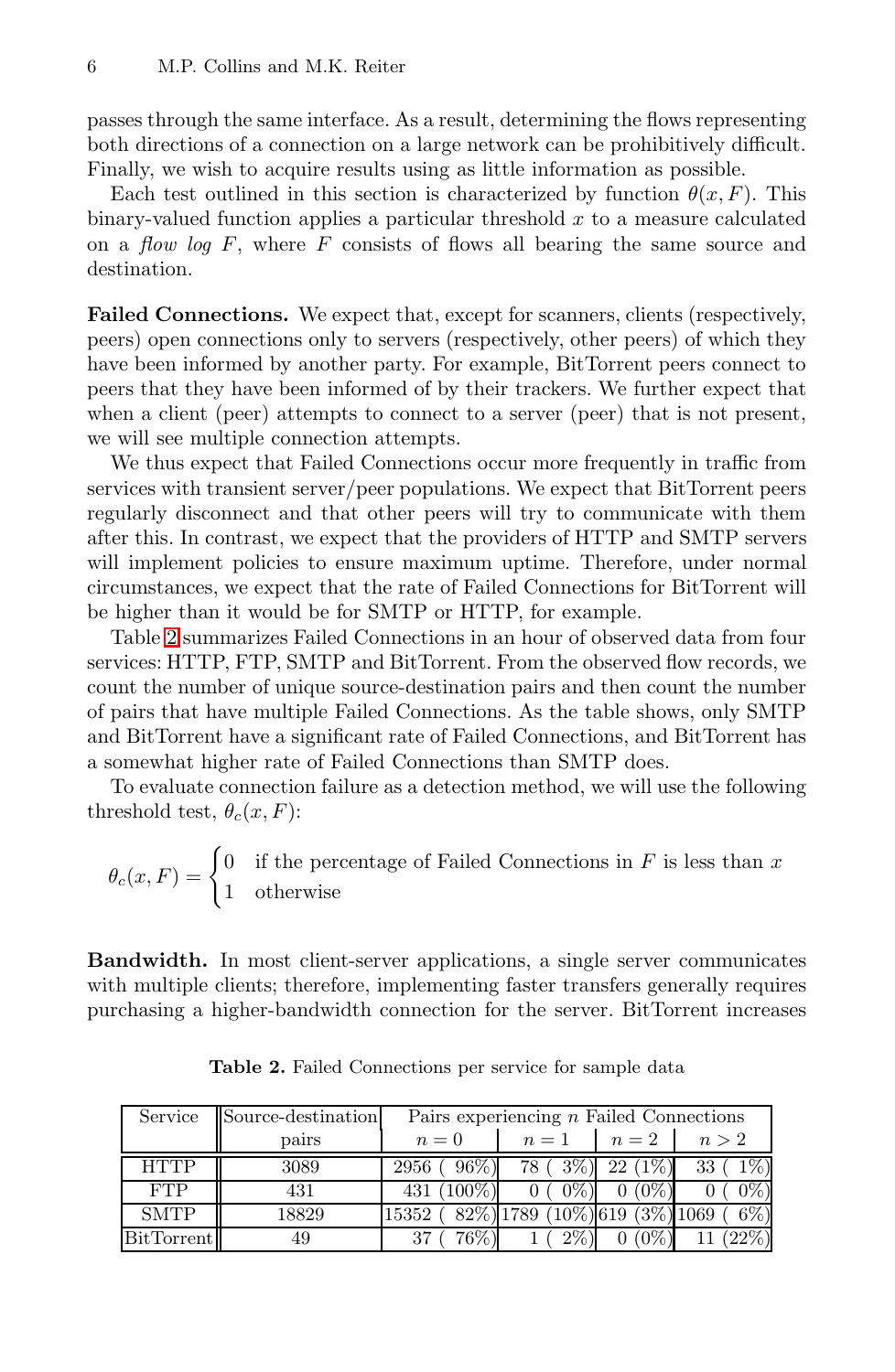the speed of a transfer by adding more peers to the BitTorrent "swarm": each peer transfers a fragment of the desired file, resulting in a high-bandwidth transfer comprised of multiple low-bandwidth connections. We expect that most dedicated servers will transfer data at higher speeds than a peer in a BitTorrent transfer will.

For flow logs of file transfer services (as opposed to a chat service, such as AIM), we of course expect that many of the corresponding connections are used for file transfers. The flow in the direction opposite the file transfer will consist almost exclusively of 40-byte zero-payload packets. Calculating bandwidth by counting the bytes in these packets will result in an artificially depressed value for the bandwidth consumed by the connection that gave rise to this flow. To compensate for this, we assume that the files transferred are considerably larger than the standard 1500-byte MTU for Ethernet, and consequently fragmented into MTU-length packets. We then estimate bandwidth for such flows by assuming that all of the ACK packets are in response to 1500-byte packets, resulting in the following formula:

$$
b(f) = \frac{1500 \text{ bytes/packet} * f.\text{packets}}{\max(f.\text{duration}, 1 \text{ second})}
$$

For bandwidth tests, our threshold function,  $\theta_b$ , will be expressed as follows:

$$
\theta_b(x, F) = \begin{cases} \bot & \text{if there are no File Transfers in } F \\ 0 & \text{if there is a File Transfer } f \in F \text{ such that } b(f) \ge x \\ 1 & \text{otherwise} \end{cases}
$$

Note that  $\theta_b(x, F)$  is undefined if there are no File Transfers in F. A bandwidth test cannot be meaningfully applied to a flow log with no File Transfers, since flow durations are recorded with second precision (while Messages and Short Flows typically take far less than a second).

**Comparing Message Profiles.** We expect that Messages will have fixed formats specified by the service. For example, the first action taken by a BitTorrent peer upon connecting to another peer is to send a 68-byte handshake containing a characteristic hash for its target file.[3](#page-6-0) We therefore expect that a disproportionate number of BitTorrent Messages will have 68-byte payloads.

Comparative histograms for BitTorrent and HTTP Message sizes are shown in Figure [2.](#page-7-0) As this example shows, BitTorrent traffic spikes at 76 bytes per Message. This is most likely due to the 68 bytes necessary to send the BitTorrent handshake, plus a common 8-byte set of TCP options [\[16\]](#page-15-16).

We test this hypothesis by generating histograms for the Messages from each major data set and then use the  $L_1$  distance as an indicator of similarity. We define a histogram  $H$  on the Messages in a flow log  $F$  as a set of values  $h_0(F) \dots h_n(F)$ , such that  $h_i(F)$  is the observed probability that a Message in F

<span id="page-6-0"></span><sup>3</sup> See <http://wiki.theory.org/BitTorrentSpecification>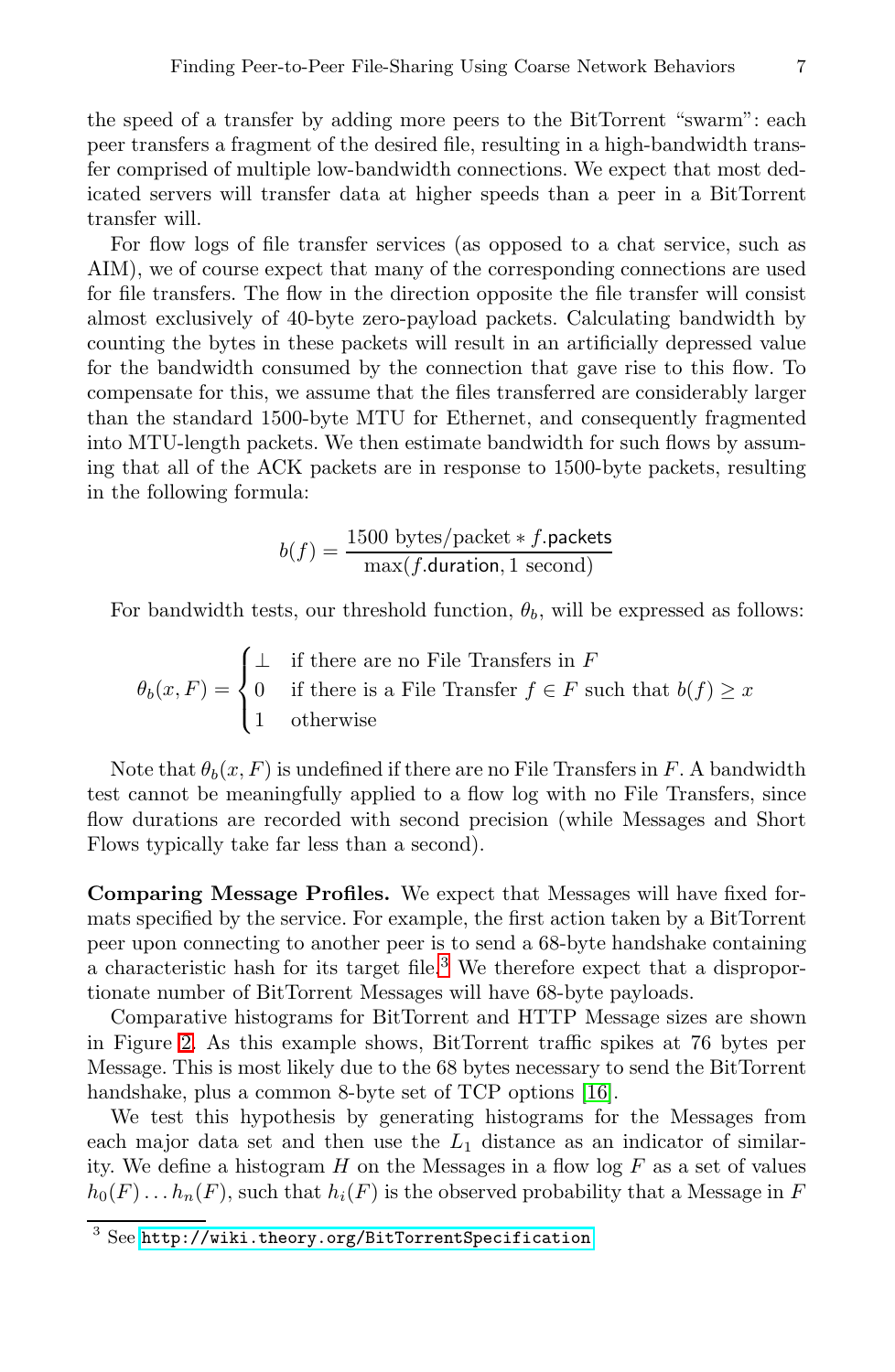

<span id="page-7-0"></span>**Fig. 2.** Histogram comparing BitTorrent and HTTP Messages; the peak comprises 84% of BitTorrent Messages

has a payload between  $[k(i-1), ki)$  bytes in size. In particular,  $\sum_{i=1}^{n} h_i(F) = 1$ . Given a reference flow  $\log F_R$  and a test flow  $\log F_T$ , the  $L_1$  distance is defined as:

$$
L_1(F_T, F_R) = \sum_{i=0}^{n} |h_i(F_T) - h_i(F_R)|
$$

Histogram calculation is complicated by TCP headers and TCP options. TCP packets contain 40 bytes of header data above any payload. In addition, TCP sessions specify TCP payload options in the first packet; these options will be some multiple of 4 bytes and also affect the payload size. To compensate for the headers, we calculate the payload size for a flow  $f$  as:

$$
p(f) = f
$$
.bytes – (40 bytes/packet × *f*.packets)

We set  $k$ , the size of the bins used to calculate probabilities, to 12 bytes. This bin size is larger than the sizes of the most common TCP option combinations [\[16\]](#page-15-16) and should therefore reduce profile mismatches caused by different option combinations.

The threshold test is then:

$$
\theta_p(x, F) = \begin{cases} \bot & \text{if there are no Messages in } F \\ 0 & \text{if there exist Messages in } F \text{ and } L_1(F, F_R) \ge x \\ 1 & \text{otherwise} \end{cases}
$$

It is understood that the  $L_1$  distance is calculated only using the Messages in F and  $F_R$ . Note that  $\theta_p(x, F)$  is undefined if there are no Messages in F: Short Flows should not have payload data, and we assume that File Transfers contain unstructured (and so arbitrary-length) data.

**Volume.** Because HTTP files are immediately viewed by a user, we expect that web pages are relatively small in order to ensure rapid transfer. Therefore, we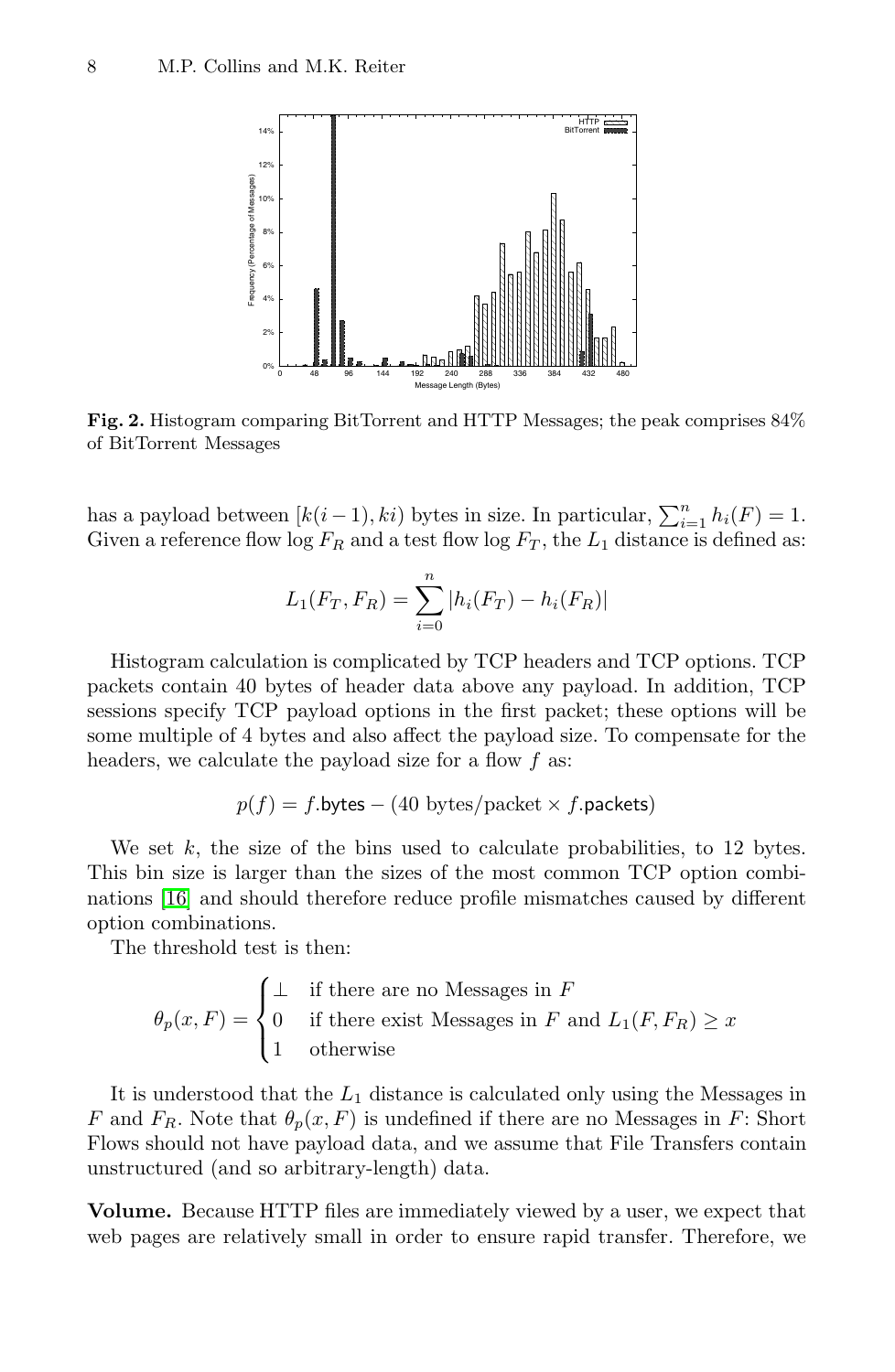

**Fig. 3.** Distribution of File Transfer volume for major sources

<span id="page-8-1"></span>expect that if a BitTorrent user transfers a file, the resulting TCP session will transfer more bytes than a HTTP session would.

Figure [3](#page-8-1) is a log plot of the frequency of flows; each flow is binned by the common logarithm of its packet count. The results in Figure [3](#page-8-1) satisfy our intuition about file sizes: the majority of HTTP flows are relatively low-volume, with the majority consisting of 20 packets or less. We note that, in contrast to our original expectations, SMTP induces higher-volume flows than FTP.

For this behavior, the threshold function  $\theta_t(x, F)$ , is defined as:

$$
\theta_t(x, F) = \begin{cases} 0 & \text{if } \forall f \in F : f.\text{packets} \le x \\ 1 & \text{otherwise} \end{cases}
$$

Similar to the bandwidth test, the presence of even a single large-volume flow is an indicator.

## <span id="page-8-0"></span>**4 Experiments**

This section summarizes the tests conducted on the source data and their results. Section [4.1](#page-8-2) describes the source data, and Section [4.2](#page-10-0) describes how we calibrate the individual tests. Section [4.3](#page-12-0) describes the integration and validation of these tests into a combined test for BitTorrent, and evaluates its accuracy. Section [4.4](#page-13-0) discusses what countermeasures a user can take to evade the tests.

## <span id="page-8-2"></span>**4.1 Calibration Data**

Calibration data is selected from a log of traffic at the border of a large edge network. Since the flow logs do not contain payload information, we cannot determine what service any flow describes via signatures. In order to acquire calibration and validation data, we use a combination of approaches which are described below.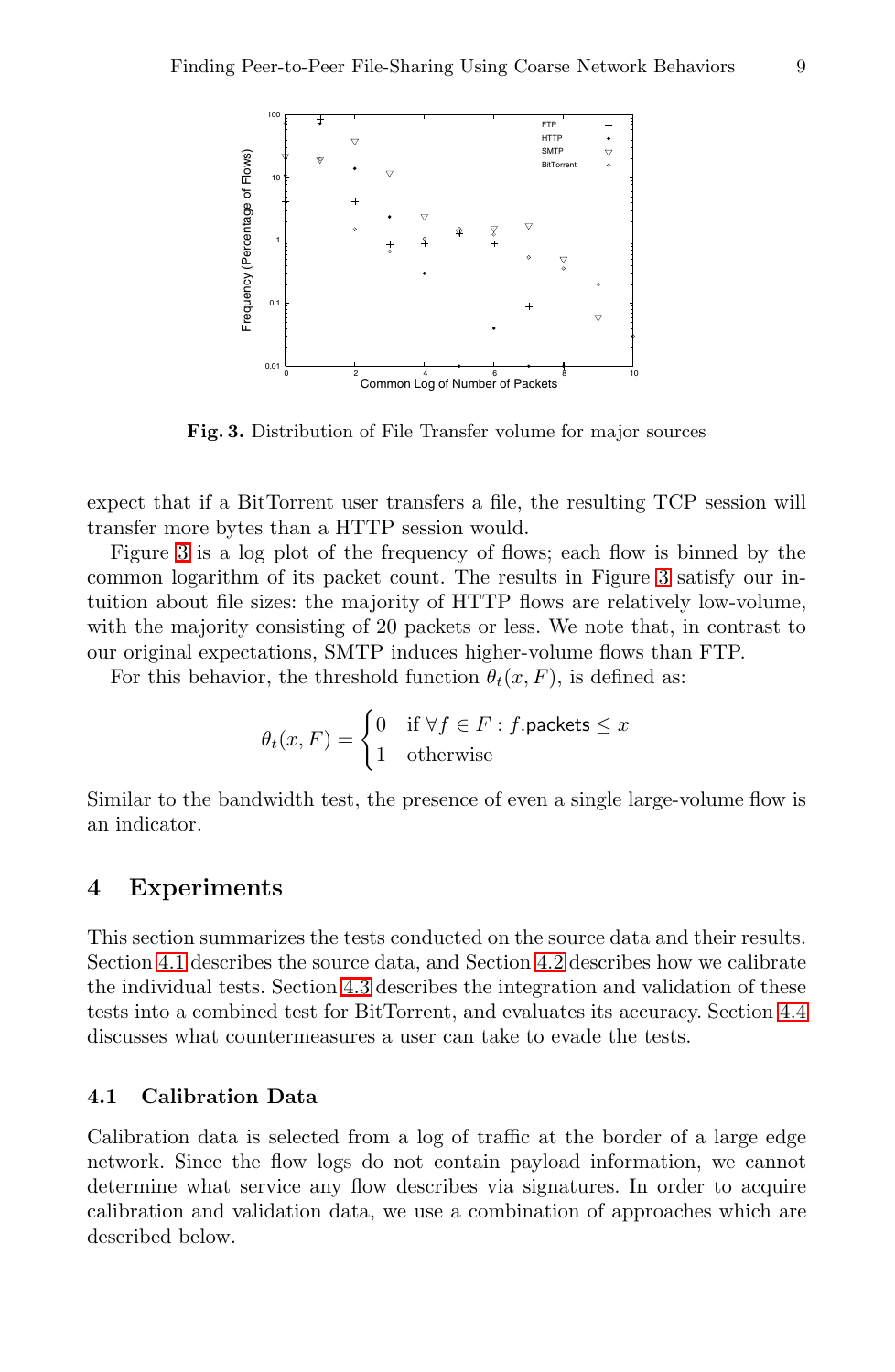Each data set consists of FTP, SMTP, HTTP or BitTorrent flow records. SMTP and HTTP were chosen because they comprise the majority of bytes crossing the monitored network. The FTP data set is actually FTP-Data traffic (i.e., port 20). We chose to use FTP-Data because we expected that it would consist primarily of large File Transfers and thus be difficult to distinguish from BitTorrent.

In the case of FTP, SMTP and HTTP, server names are used to validate services. HTTP server names usually begin with a "www" prefix; similarly, SMTP server names often begin with "mx" or "mail". We restrict our flows to those with destination addresses to which a name containing a relevant string resolves. We assume that if a destination has an appropriate name and participates in the flow on the relevant port, then it is providing the suggested service.

In each case, the flows are outgoing flows collected from the observed network, i.e., flow sources are always inside the network and flow destinations are always outside. The calibration data are detailed below:

- **–** HTTP: The HTTP data set consists of flow records where the destination port is port 80 and the source port is in the range 1024–5000, the ephemeral port range for Windows. In addition, every destination address must be that of an HTTP service (such as Akamai or Doubleclick) or have a name including "www" or "web".
- **–** SMTP: The SMTP data set consists of flow records where the destination port is 25 and the source port is ephemeral. Destination addresses must have names containing the string "smtp", "mail" or "mx".
- **–** FTP: The FTP data set consists of FTP-Data (port 20) flows; the corresponding FTP-Control (port 21) information is not used in this analysis. The FTP data set consists of flow records where the destination port is 20 and the source port is in the ephemeral range. Destination addresses must have names that begin with the string "ftp".
- **–** BitTorrent: The BitTorrent data set consists of logs from hosts running Bit-Torrent in the observed network; these hosts were identified using a banner grabbing system configured to identify BitTorrent prefixes. While this system can identify hosts running BitTorrent, it does not identify when BitTorrent communication occurred. Therefore, when examining traffic logs to and from a suspected host we assume that other applications do not masquerade as BitTorrent, and so any interaction between two IP addresses (one of which is suspected) where the source port is ephemeral and the destination port is 6881 is assumed to be BitTorrent.

All source data comes from the first week of November 2005; due to the frequency with which particular services are used, each data set comprises a different period of time. In particular, BitTorrent traffic was collected over 2 days, while the other services were collected over several hours.

Table [3](#page-10-1) summarizes the flows in the calibration data sets. Consider any individual "Service" column, e.g., the column "HTTP" that indicates the HTTP data set. For each flow classification, the row marked "flows" shows the number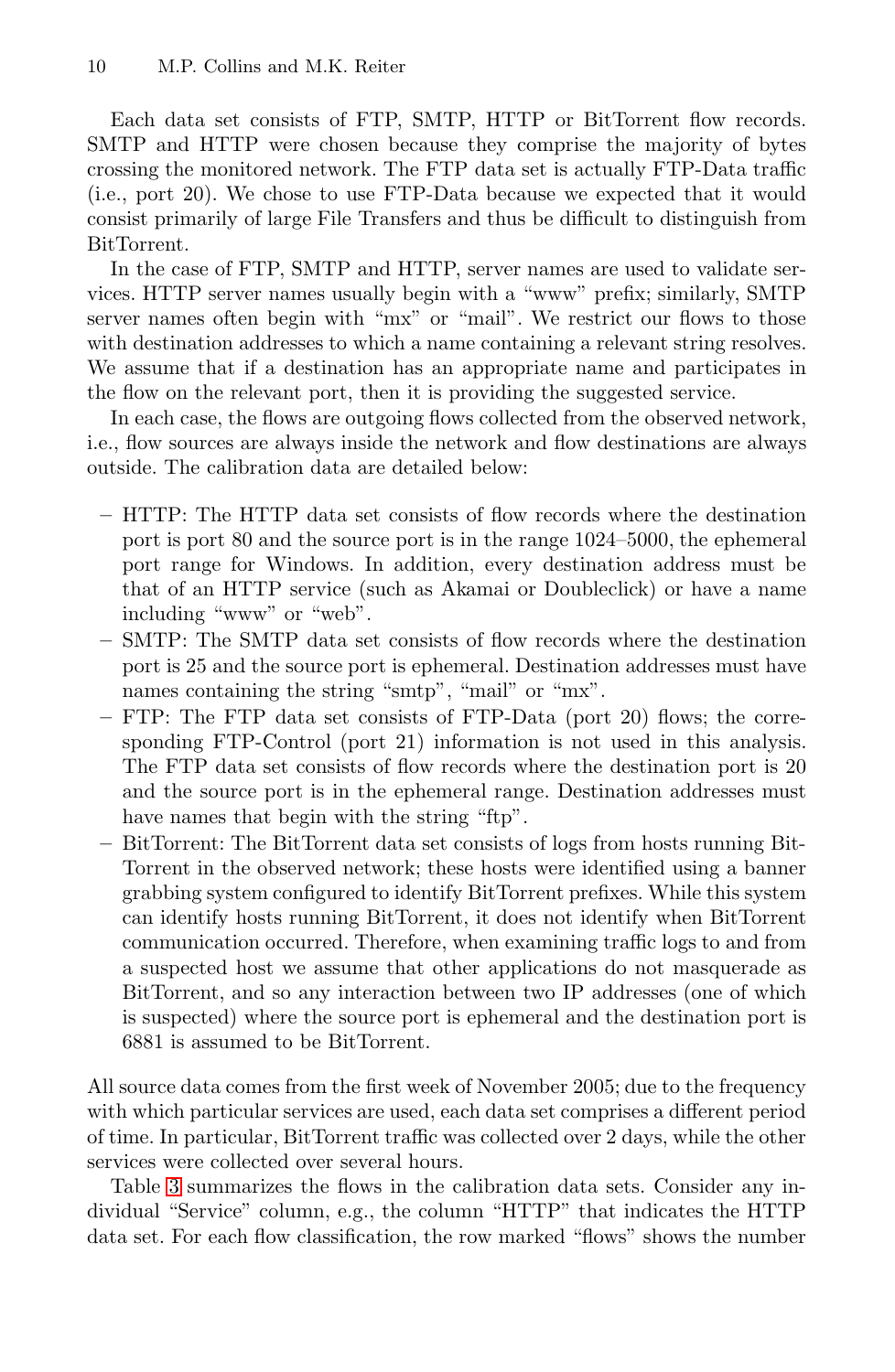<span id="page-10-1"></span>

| Flow Classification      | Service       |       |                |             |            |           |                  |                 |      |                   |
|--------------------------|---------------|-------|----------------|-------------|------------|-----------|------------------|-----------------|------|-------------------|
|                          |               |       | <b>HTTP</b>    |             | <b>FTP</b> |           | <b>SMTP</b>      |                 |      | <b>BitTorrent</b> |
| All                      |               |       | flows $205702$ | 100%        | 20144      |           | $(100\%)$ 142643 | $(100\%)$ 13617 |      | $(100\%)$         |
|                          | src-dst pairs |       |                | 3088 (100%) | 746        | $(100\%)$ | 18829            | $(100\%)$       | 2275 | $(100\%)$         |
| <b>Failed Connection</b> |               | flows | 2427           | $1\%)$      |            | $0\%$     | 13010            | $9\%$           | 9325 | 68\%)             |
|                          | src-dst pairs |       | 132            | $4\%)$      |            | $0\%)$    | 3476             | 18%)            | 1992 | 88%)              |
| Keep-Alive               |               | flows | 5403           | $3\%$ )     | 1965       | $2\%$ )   | 31306            | 22%             | 1106 | 8%)               |
|                          | src-dst pairs |       | 409            | $13\%)$     | 504        | 68\%)     | 2566             | $14\%)$         | 135  | $6\%)$            |
| Response                 |               | flows | 18635          | $9\%)$      | 23663      | $20\%)$   | 12545            | $9\%)$          | 199  | $1\%$ )           |
|                          | src-dst pairs |       | 730            | $24\%)$     | 314        | $42\%)$   | 2959             | $16\%)$         | 53   | $2\%)$            |
| Message                  |               |       | flows $150937$ | 73%)        | 64558      | $54\%)$   | 26271            | $18\%)$         | 1615 | 12%)              |
|                          | src-dst pairs |       | 2880           | $93\%)$     | 558        | 75%)      | 4704             | $25\%)$         | 270  | 12%)              |
| <b>File Transfer</b>     |               | flows | 28300          | $14\%)$     | 29958      | 25%)      | 59511            | $42\%$          | 1372 | 10%)              |
|                          | src-dst pairs |       | 1504           | 49%)        | 504        | $68\%$    | 13771            | 73%             | 199  | 9%)               |

**Table 3.** Classification of flow records in calibration data

of flows of that type that appeared in that data set, and the approximate percentage of the total number of flows that these comprised. Ignoring the "All" classification, the rest of the classifications are mutually exclusive and exhaustive, and so the flows accounted for in these "flows" rows total to the number of flows in the data set (indicated under the "All" classification). Similarly, for each flow classification, the number of source-destination pairs for which at least one flow of that type appeared in the data set is shown in the "src-dst pairs" row. Since the same source-destination pair can be listed for multiple flow classifications—if flows of each of those classifications were observed between that source-destination pair—the sum of the source-destination pair counts for the various flow types (excluding "All") generally exceeds the number of sourcedestination pairs in the data set. Note that FTP does not show any failed connections, presumably because FTP-Data connections are opened after FTP-Control connections have succeeded.

## <span id="page-10-0"></span>**4.2 Calibration**

We have hypothesized that BitTorrent can be distinguished from other services by examining bandwidth, volume, the profile of Messages and the rate of Failed Connections. To evaluate this hypothesis, we now construct a series of tests, one for each behavior. In each test, we specify the behavior as a parameterized function and plot the results on a ROC (Receiver Operating Characteristic) curve. The ROC curve is generated by using the appropriate  $\theta$ -test against flow logs selected from the data sets in Table [4.](#page-13-1) In each case, a control data set (either HTTP, SMTP or FTP) is partitioned into flow logs  $C_1 \ldots C_{\ell}$ , where  $\ell$  is the total number of distinct source-destination pairs in the set and each  $C_i$  is log of all flows between one source-destination pair. Similarly, the BitTorrent data set is partitioned into flow logs  $T_1 \ldots T_m$ , each between one source-destination pair.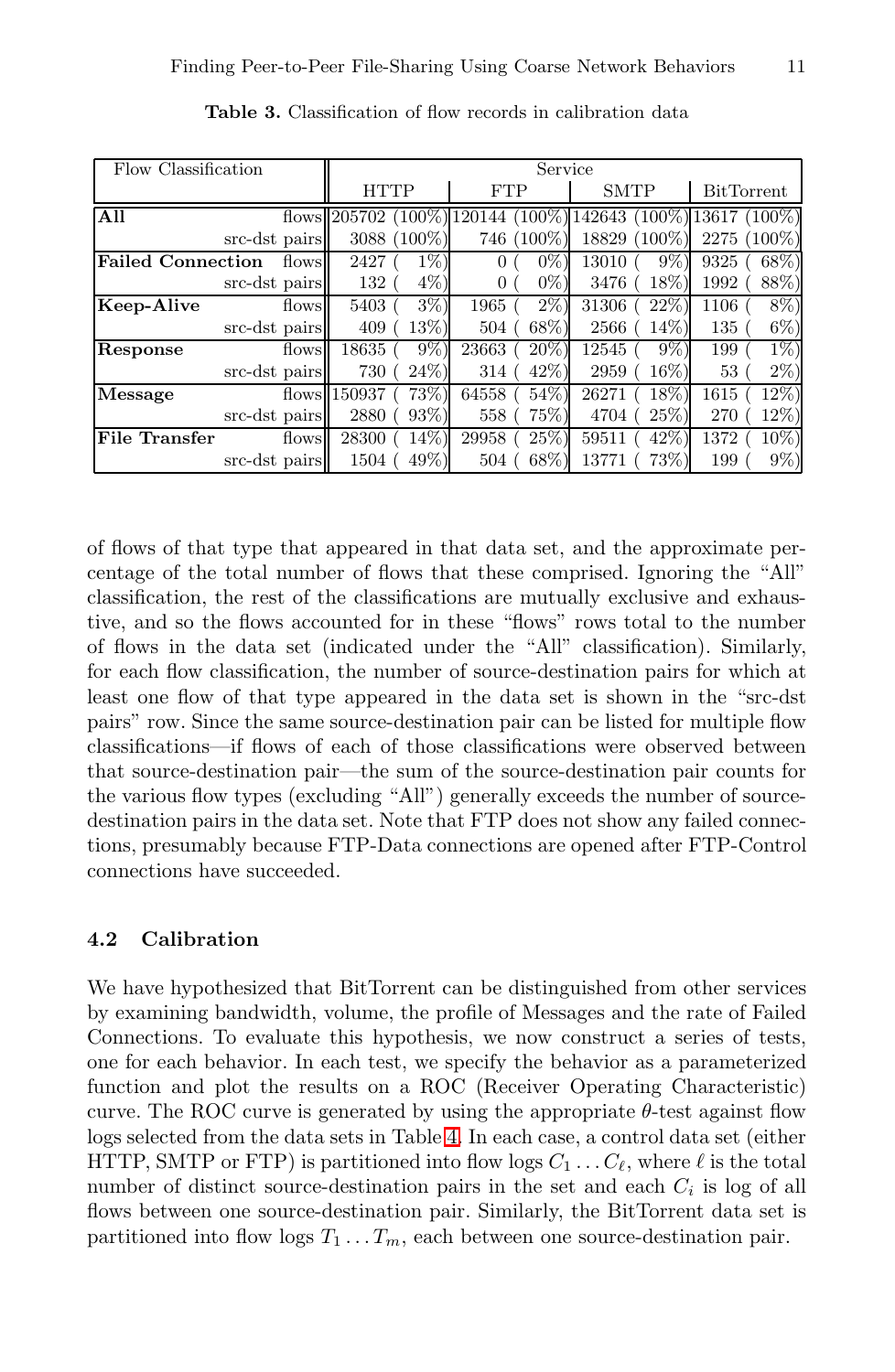

<span id="page-11-0"></span>**Fig. 4.** ROC curves generated from tests

The contents of  $C_i$  and  $T_j$  are then evaluated by the corresponding  $\theta$ -function. The false and true positive rates are calculated as follows, given a test function  $\theta(x, F)$ .

$$
FP(x) = \frac{\sum_{C \in \mathcal{C}} \theta(x, C)}{|\mathcal{C}|} \quad \text{where } \mathcal{C} = \{C_i : \theta(x, C_i) \neq \bot\}
$$

$$
TP(x) = \frac{\sum_{T \in \mathcal{T}} \theta(x, T)}{|\mathcal{T}|} \quad \text{where } \mathcal{T} = \{T_j : \theta(x, T_j) \neq \bot\}
$$

Figure [4\(](#page-11-0)i) shows how effective Failed Connections are for detecting BitTorrent versus control data. As described in Section [3.2,](#page-5-1) BitTorrent has an usually high number of Failed Connections: for 85% of the observed source-destination pairs, at least 75% of their flow logs consist of Failed Connections. SMTP traffic is the least distinguishable from BitTorrent; we believe that this is because both BitTorrent and SMTP connections are opened as the application requires, while HTTP and FTP connections are opened by user request. If an HTTP site is not available, a user is likely to give up; conversely, an SMTP client will retry quickly.

While the Failed Connection test is highly distinctive on these data sets, we note that our test data may be biased by the varying times used to collect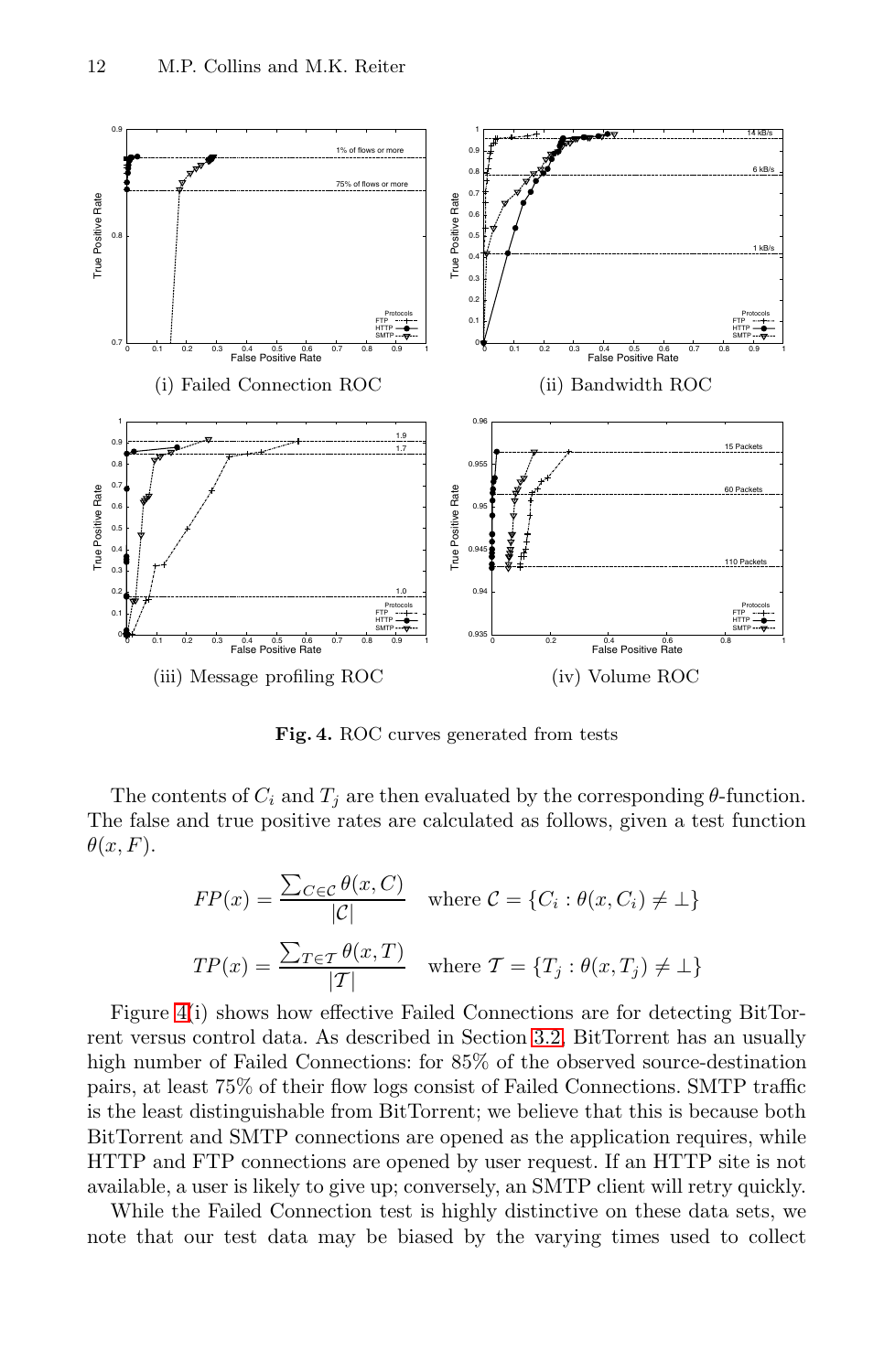data. While, as Table [1](#page-4-1) shows, BitTorrent connections can fail over very short periods of time, a better statistical model may produce more precise results over homogeneous time periods.

Figure [4\(](#page-11-0)ii) summarizes the results of our bandwidth tests. The operating characteristic is the maximum observed bandwidth, estimated between 1 kB/s and 20 kB/s using 1 kB/s increments. As this curve shows, the bandwidth cutoff for BitTorrent is approximately 14 kB/s, which allows a 90% correct identification for both HTTP and FTP traffic. SMTP traffic is less distinguishable, with higher than a 35% false positive rate at the same value.

We note that the bandwidth estimates are low; e.g., according to Figure  $4(ii)$ , roughly 30% of source-destination pairs for HTTP and SMTP had bandwidths less than  $14 \text{ kB/s}$ . We conjecture that this is primarily a result of limitations in using flow records to estimate bandwidth. For example, the available bandwidth of a persistent HTTP connection is not fully utilized for the duration of the connection; instead, content transfers on the connection are separated by intervening idle periods. Consequently, the flows recorded for such connections will have a deflated average bandwidth. Such effects could be rectified by using alternative flow-like metrics; several are proposed by Moore et al. [\[12\]](#page-15-6), but would require modifying existing flow formats.

Figure [4\(](#page-11-0)iii) summarizes the success rate for differentiating BitTorrent and other traffic using a profile of Messages. Each point in this graph is a mean of the results from 10 runs. In each such run, 20% of the source-destination pairs in the BitTorrent data set are selected uniformly at random and used to generate the profile. During the test, the remaining 80% are used to generate profiles for comparison. As this curve shows, Message profile comparison worked well for differentiating HTTP and SMTP traffic, but was considerably less accurate when comparing FTP traffic. We note that due to the random selection used during these tests, the resulting true positive rates vary for each data set; the thresholds shown in Figure [4\(](#page-11-0)iii) are approximate across the three data sets.

Figure [4\(](#page-11-0)iv) shows the efficacy of the volume test. In this curve, the operating characteristic ranges between 15 packets and 110 packets. We note that the true positive rate for the curve is very high, and that 94% of the source-destination flow logs observed for BitTorrent had one transfer of at least 110 packets, a number far higher than anything sent by our example HTTP flow logs.

### <span id="page-12-0"></span>**4.3 Integration and Validation**

We now combine the tests in order to identify BitTorrent. To do so, we use voting. For every source-destination pair in a data set consisting of mixed Bit-Torrent and control traffic, each test is applied to the corresponding flow log in order to determine whether the traffic is characteristic of BitTorrent. The result of the test is recorded as a vote, where an undefined result is a 0-vote. For each source-destination pair, the total number of votes is then used as the operating characteristic on a ROC curve. For this curve, a false positive is a flow log of control traffic that is identified as BitTorrent, and a false negative is a flow log of BitTorrent traffic identified as control traffic. This voting method is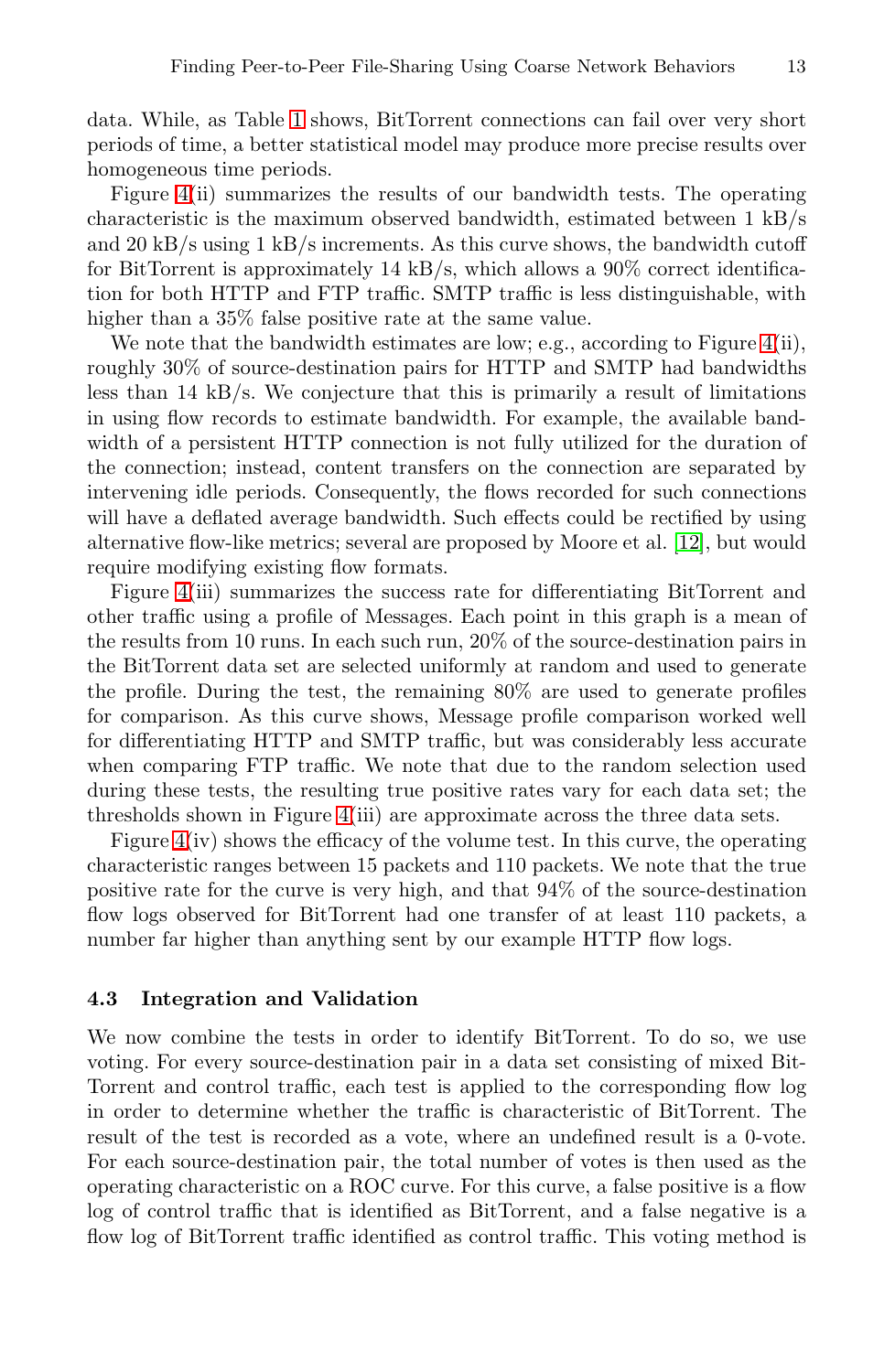intended to be a simple integration attempt; in future work we may opt for more sophisticated methods.

The data sets used to validate these tests are summarized Table [4.](#page-13-1) These data sets are taken from different sampling periods than the calibration data sets and do not overlap them. Otherwise they are assembled using the same approach as the calibration data.

False positives and false negatives are weighed equally for each test: The upper left corner of a ROC curve represents perfect classification (i.e., no false positives and perfect true positives), and so we choose the point from each calibration curve that minimizes the distance from that corner. For the tests in Section [4.2,](#page-10-0) this results in a threshold  $x_c^{\text{opt}}$  for  $\theta_c$  of 1%; for  $x_b^{\text{opt}}$  of 14 kB/s; for  $x_p^{\text{opt}}$  of 1.7; and for  $x_t^{\text{opt}}$  of 110 packets. Table [4](#page-13-1) shows the results of each individual test applied against the validation data sets; we note that unlike calibration, the  $\theta_p$ and  $\theta_b$  tests are applied against all flow logs. As Table [4](#page-13-1) shows, each behavior was demonstrated by at least 50% of the BitTorrent source-destination pairs. In comparison, none of the control services had a test which more than 30% of that service's flows passed.

<span id="page-13-1"></span>

| Data Set Flows Src-dst |       | Pairs for which $\theta(x^{\text{opt}}, F) = 1$ |                                                                                                                        |            |                                                                              |  |  |  |  |
|------------------------|-------|-------------------------------------------------|------------------------------------------------------------------------------------------------------------------------|------------|------------------------------------------------------------------------------|--|--|--|--|
|                        | pairs | $\theta_c$                                      | $\theta_h$                                                                                                             | $\theta_n$ | $\theta_t$                                                                   |  |  |  |  |
|                        |       |                                                 |                                                                                                                        |            | BitTorrent 9911 70 36 (51%) 51 (73%) 63 (90%) 51 (73%)                       |  |  |  |  |
|                        |       |                                                 |                                                                                                                        |            | HTTP $ 42391 $ 1205   27 ( 2%) 156 (13%) 5 ( 0%) 64 ( 5%)                    |  |  |  |  |
| <b>SMTP</b>            |       |                                                 |                                                                                                                        |            | $\left  \frac{46146}{4832} \right $ 729 (15%) 1350 (28%) 105 (2%) 1451 (30%) |  |  |  |  |
| <b>FTP</b>             |       |                                                 | $\begin{bmatrix} 47332 & 561 & 0 & 0 \end{bmatrix}$ $\begin{bmatrix} 0 & 0 \end{bmatrix}$ 15 ( 3%) 164 (29%) 158 (28%) |            |                                                                              |  |  |  |  |

**Table 4.** Validation data sets and individual test results

The integrated vote is plotted as a ROC curve in Figure [5.](#page-14-4) The integrated test results in a 72% true positive rate if 3 or more tests agree, and a corresponding false positive rate of 0% for all control services. None of the control sourcedestination pairs received four affirmative votes, and only source-destination pairs in the SMTP data set received three. HTTP was the most easily distinguished of the control services, with less than 1% of observed source-destination pairs having two affirmative votes.

## <span id="page-13-0"></span>**4.4 Evasion**

As noted in Section [1,](#page-0-1) users now actively evade detection methods. As a result, we must consider how the developers of a service can evade the tests discussed in this paper.

The BitTorrent specification can be changed to evade Message profiling by changing the sizes of the control Messages. If the Messages were randomly padded, a size-based profiling method would be less reliable. This approach is easy to implement.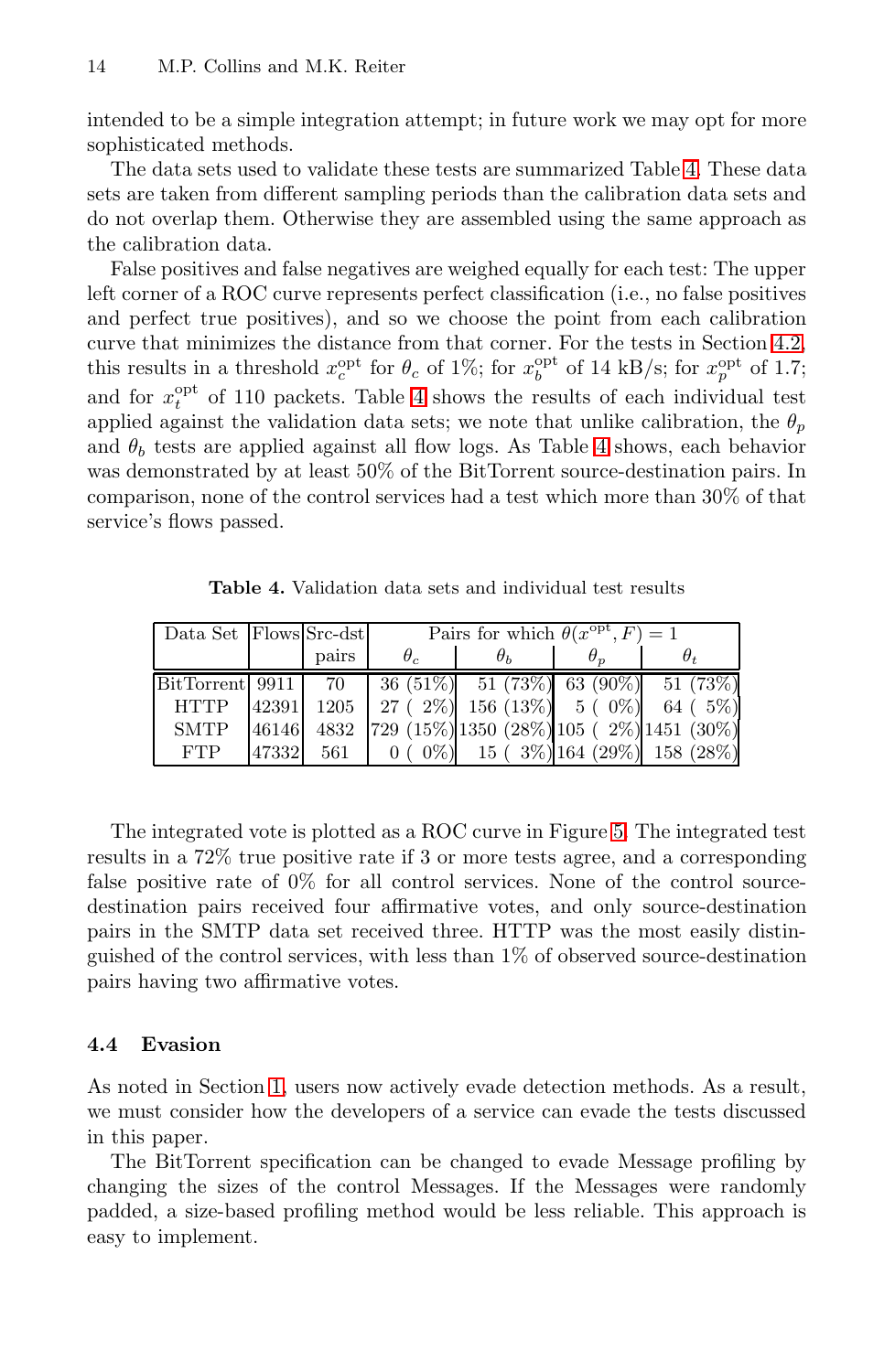

**Fig. 5.** Integrated ROC curve identifying BitTorrent

<span id="page-14-4"></span>The volume test can be evaded by limiting the maximum amount of data received from a single host. However, this approach means that BitTorrent peers will have to communicate with a larger number of peers, at which point they are increasingly vulnerable to host-counting strategies such as Blinc's [\[6\]](#page-15-15).

Tests based on Failed Connections can be evaded by increasing the time between connection attempts or by ensuring that a BitTorrent peer only communicates with peers that are known to be active, a function that is theoretically already supported by the tracker. However, either change will increase download time by increasing the time required to find an active host.

Evading bandwidth detection is more challenging: users must either purchase additional bandwidth or use all their bandwidth to transfer data.

## <span id="page-14-1"></span>**5 Conclusions**

In this paper, we have demonstrated that services have well-defined behaviors which can be used to identify masqueraded peer-to-peer file-sharing traffic without relying on payload or port numbers. To do so, we have developed a collection of tests based on service behavior and shown how BitTorrent differs from SMTP, HTTP and FTP traffic. These results are used to demonstrate that BitTorrent is characteristically different from these other services, and that these differences can be detected by looking at gross flow-level attributes, without relying on deeper packet examination than what is normally required to construct the flow.

## <span id="page-14-3"></span><span id="page-14-0"></span>**References**

- 1. K. Claffy, H. Braun, and G. Polyzos. A parameterizable methodology for internet traffic flow profiling. IEEE Journal of Selected Areas in Communications, 13(8):1481–1494, 1995.
- <span id="page-14-2"></span>2. J. Early, C. Brodley, and C. Rosenberg. Behavioral authentication of server flows. In Proceedings of the 19th Annual Computer Security Applications Conference, 2003.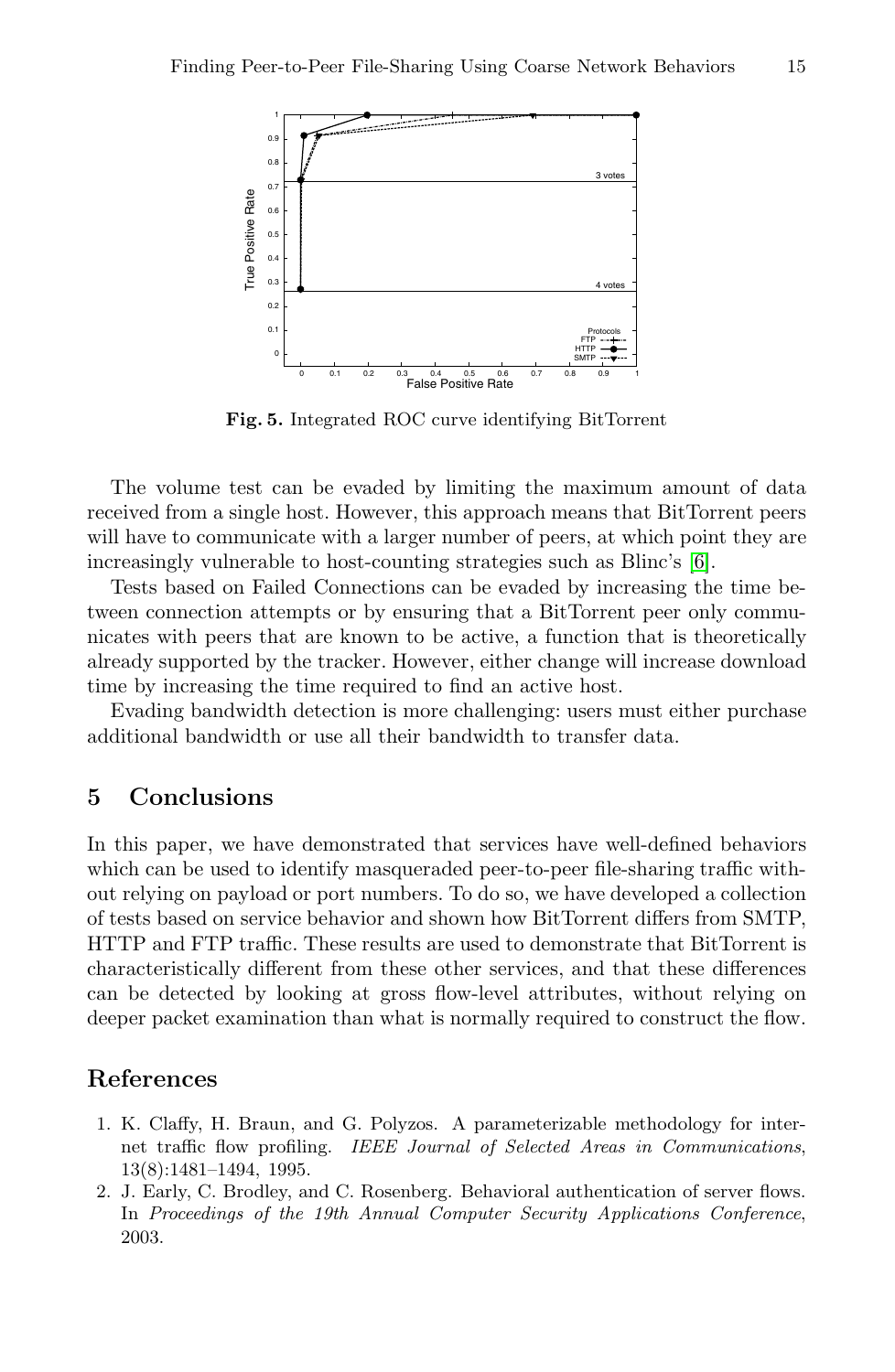- <span id="page-15-3"></span>3. F. Hernandez-Campos, A. Nobel, F. Smith, and K. Jeffay. Understanding patterns of TCP connection usage with statistical clustering. In Proceedings of the 13th IEEE International Symposium on Modeling, Analysis, and Simulation of Computer and Telecommunication Systems, 2005.
- <span id="page-15-10"></span>4. M. Izal, G. Urvoy-Keller, E.W. Biersack, P.A. Felber, A. Al Hamra, and L. Garcés-Erice. Dissecting bittorrent: Five months in a torrent's lifetime. In Proceedings of the 5th Annual Passive and Active Measurement Workshop, 2004.
- <span id="page-15-0"></span>5. T. Karagiannis, A. Broido, N. Brownlee, K. Claffy, and M. Faloutsos. Is p2p dying or just hiding? In Proceedings of IEEE Globecom 2004 - Global Internet and Next Generation Networks, 2004.
- <span id="page-15-15"></span>6. T. Karagiannis, K. Papagiannaki, and M. Faloutsos. BLINC: multilevel traffic classification in the dark. In Proceedings of the 2005 Conference on Applications, Technologies, Architectures, and Protocols for Computer Communications, 2005.
- <span id="page-15-11"></span>7. P. Karbhari, M. Ammar, A. Dhamdhere, H. Raj, G. Riley, and E. Zegura. Bootstrapping in gnutella: A measurement study. In Proceedings of the 5th Annual Passive and Active Measurement Workshop, 2004.
- <span id="page-15-2"></span>8. M. Kim, H. Kang, and J. Hong. Towards peer-to-peer traffic analysis using flows. In Self-Managing Distributed Systems, 14th IFIP/IEEE International Workshop on Distributed Systems: Operations and Management, 2003.
- <span id="page-15-1"></span>9. C. Kruegel, T. Toth, and E. Kirda. Service specific anomaly detection for network intrusion detection. In Proceedings of the 2002 ACM Symposium on Applied Computing, 2002.
- <span id="page-15-4"></span>10. A. McGregor, M. Hall, P. Lorier, and J. Brunskill. Flow clustering using machine learning techniques. In Proceedings of the 5th International Workshop on Passive and Active Network Measurement, 2004.
- <span id="page-15-5"></span>11. A. De Montigny-Leboeuf. Flow attributes for use in traffic characterization. Technical Report CRC-TN-2005-003, Communications Research Centre Canada, December 2005.
- <span id="page-15-6"></span>12. A. Moore, D. Zuev, and M. Crogan. Discriminators for use in flow-based classification. Technical Report RR-05-13, Department of Computer Science, Queen Mary, University of London, August 2005.
- <span id="page-15-8"></span>13. W. Nickless, J. Navarro, and L. Winkler. Combining CISCO netflow exports with relational database technology for usage statistics, intrusion detection, and network forensics. In Proceedings of the 14th Annual Large Systems Administration (LISA) Conference, 2000.
- <span id="page-15-14"></span>14. S. Ohzahata, Y. Hagiwara, M. Terada, and K. Kawashima. A traffic identification method and evaluations for a pure p2p application. In Proceedings of the 6th Annual Passive and Active Measurement Workshop, 2005.
- <span id="page-15-9"></span>15. C. Partridge. A Proposed Flow Specification. RFC 1363 (Informational), September 1992.
- <span id="page-15-16"></span>16. K. Pentikousis and H. Badr. Quantifying the deployment of TCP options, a comparative study. IEEE Communications Letters, 8(10):647–649, October 2004.
- <span id="page-15-13"></span>17. J. Pouwelse, P. Garbacki, D. Epema, and H. Sips. A measurement study of the BitTorrent peer-to-peer file-sharing system. Technical Report PDS-2004-007, Delft University of Technology, April 2004.
- <span id="page-15-7"></span>18. S. Romig, M. Fullmer, and R. Luman. The OSU flow-tools package and CISCO netflow logs. In Proceedings of the 14th Annual Large Systems Administration (LISA) Conference, 2000.
- <span id="page-15-12"></span>19. S. Saroiu, P. Gummadi, and S. Gribble. A measurement study of peer-to-peer file sharing systems. In Proceedings of Multimedia Computing and Networking, 2002.